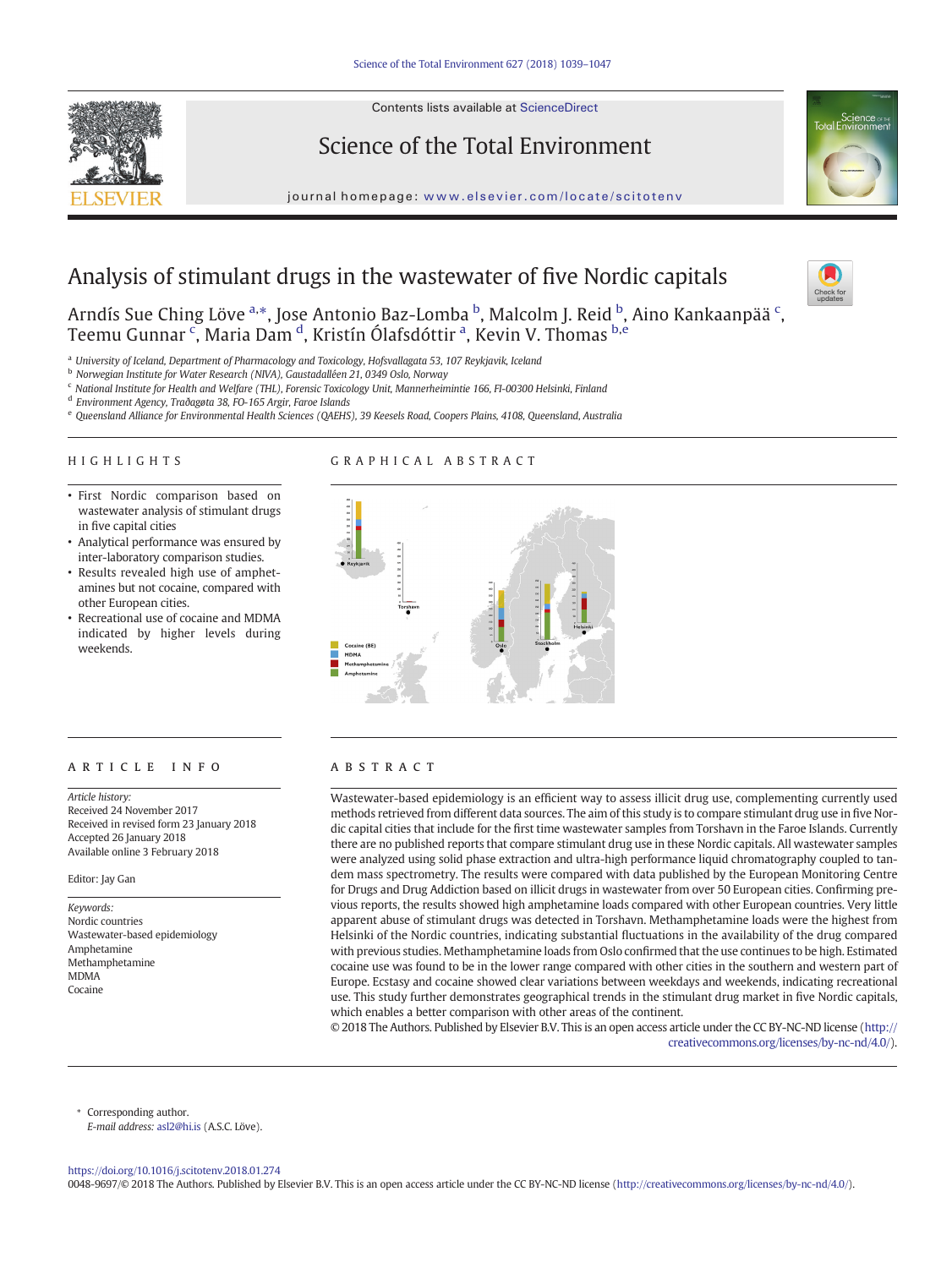# 1. Introduction

Increasing use and higher potency of drugs of abuse poses a continuing threat to human health [\(European Monitoring Centre for Drugs and](#page-8-0) [Drug Addiction, 2016b\)](#page-8-0). Illicit drug use is known to have negative effects on crime rates and can cause serious public health issues such as higher risk of premature death and transmission of infectious diseases. These effects can lead to high economic and social costs ([United](#page-8-0) Nations Offi[ce on Drugs and Crime, 2016](#page-8-0)). Monitoring drug use is crucial in order to fully understand the problem and develop efficient countermeasures [\(European Monitoring Centre for Drugs and Drug Addiction,](#page-8-0) [2016b](#page-8-0)).

Drug use and availability is known to show both temporal and geographical variations ([Kankaanpää et al., 2014](#page-8-0); [Ort et al., 2014;](#page-8-0) [Thomas](#page-8-0) [et al., 2012](#page-8-0)). For example, amphetamines have a higher prevalence of use in northern and eastern Europe, as opposed to cocaine in western and southern Europe ([European Monitoring Centre for Drugs and](#page-8-0) [Drug Addiction, 2016b\)](#page-8-0). National population surveys, information on drug seizures and clinical data have traditionally been used to monitor drug consumption. According to national reports based on population surveys that have been commissioned and compiled by the European Monitoring Centre for Drugs and Drug Addiction (EMCDDA), cannabis is the most commonly used illicit drug followed by amphetamines and cocaine in Denmark, Finland, Norway and Sweden ([European](#page-8-0) [Monitoring Centre for Drugs and Drug Addiction, 2017a, 2017c,](#page-8-0) [2017d, 2017e\)](#page-8-0). Similar patterns in use have been reported for Iceland and the Faroe Islands, according to the European School Survey Project on Alcohol and Other Drugs (ESPAD) ([European Monitoring Centre for](#page-8-0) [Drugs and Drug Addiction, 2016a\)](#page-8-0). However, these survey methods have shown significant limitations such as reporter bias, low response rates and struggle to provide information on rapidly changing trends in the drug market. Therefore, other measures are needed to compliment these methods to ensure a more comprehensive assessment [\(Castiglioni et al., 2014\)](#page-8-0).

Wastewater-based epidemiology (WBE) is an approach where urinary excretion products are quantified to assess illicit drug use of a large population ([Zuccato et al., 2005\)](#page-8-0). WBE can give reliable results that may quickly reveal short and long-term trends in the scale of drug use. This approach can therefore provide a valuable source of complementary data to support more traditional epidemiological methods [\(Ort et al., 2014](#page-8-0); [Terzic et al., 2010](#page-8-0); [Thomas et al., 2012](#page-8-0); [van Nuijs et](#page-8-0) [al., 2011](#page-8-0); [Zuccato et al., 2011](#page-8-0)). The EMCDDA has published the findings of the European inter-disciplinary network "Sewage analysis CORe group – Europe" (SCORE) ([SCORE, 2017](#page-8-0)). This network brought scientists from relevant disciplines together to support research and innovation in Europe based on the analysis of biomarkers in wastewater. The main aim was to ensure that novel technologies were transferred to full-scale applications in order for authorities to be able to utilize the information gathered. Furthermore, the goal was to establish protocols for wastewater analysis by coordinating international studies with interlaboratory comparisons. This European-wide network has organized measurements of illicit drugs in wastewater each year since 2011 in over 50 cities ([Ort et al., 2014;](#page-8-0) [SCORE, 2017;](#page-8-0) [Thomas et al., 2012\)](#page-8-0).

WBE studies have been performed in most Nordic countries to compliment other methods ([Bramness et al., 2015;](#page-8-0) [Kankaanpää et al., 2014](#page-8-0); [Ort et al., 2014](#page-8-0); [Östman et al., 2014](#page-8-0); [Thomas et al., 2012](#page-8-0)). Results have shown that amphetamines have been more dominant than cocaine on the stimulant drug market in Northern Europe [\(Bramness et al., 2015](#page-8-0); [Kankaanpää et al., 2014](#page-8-0); [Ort et al., 2014;](#page-8-0) [Östman et al., 2014](#page-8-0); [SCORE,](#page-8-0) [2017](#page-8-0); [Thomas et al., 2012](#page-8-0)). Amphetamine is excreted unchanged in urine (30–74%) and is also an urinary metabolite of methamphetamine (4–7%) ([Baselt, 2014](#page-7-0)). It is therefore important to assess the use of these two chemicals in parallel [\(Ort et al., 2014](#page-8-0)). WBE studies have demonstrated that methamphetamine use is prominent in central Europe and is reportedly produced in Lithuania or the Czech Republic before being exported to Scandinavian countries (Griffi[ths et al., 2008](#page-8-0); [Mackul'ak et al., 2014](#page-8-0); [Ort et al., 2014\)](#page-8-0). Amphetamine use has generally been higher than methamphetamine use in the Nordic countries with the exception of Denmark where the use of both drugs is low compared with cocaine ([Baz-Lomba et al., 2016](#page-7-0); [SCORE, 2017](#page-8-0)). However, in recent years Norway and Finland have also showed high methamphetamine loads with continued high loads of amphetamine in parallel [\(Bramness et al., 2015](#page-8-0); [Ort et al., 2014;](#page-8-0) [SCORE, 2017](#page-8-0)). Trends in 3,4 methylenedioxymethamphetamine (MDMA) use, based on interview surveys, have indicated that the drug is becoming more common in Europe among young people [\(European Monitoring Centre for Drugs](#page-8-0) [and Drug Addiction, 2016b\)](#page-8-0). Most recent reports based on WBE show that the largest MDMA loads are measured in northern European countries such as the Netherlands, Belgium, Norway and Denmark ([Baz-](#page-7-0)[Lomba et al., 2016](#page-7-0); [SCORE, 2017](#page-8-0)). WBE studies have demonstrated that cocaine use is most prominent in western European countries such as Belgium, the United Kingdom, Switzerland, Spain and the Netherlands [\(Baker et al., 2014](#page-7-0); [Baz-Lomba et al., 2016;](#page-7-0) [Been et al., 2016](#page-8-0); [SCORE, 2017\)](#page-8-0).

For the first time, this study aims to compare and discuss trends in stimulant drug use based on WBE in the capital cities of Norway, Iceland, Finland, Sweden and the Faroe Islands. Never before have illicit drugs in wastewater been analyzed from Torshavn in the Faroe Islands. Chosen for this study were the stimulant illicit drugs amphetamine, methamphetamine, MDMA and cocaine. Due to analytical difficulties it was not possible to include cannabis in this study [\(Causanilles et al.,](#page-8-0) [2017\)](#page-8-0). By using similar sample preparation methods, instrumental analysis and data processing, it was possible to achieve harmonized results that can be compared with reports from other European countries in the SCORE network ([SCORE, 2017](#page-8-0)). The analytical performance of methodologies was also evaluated by external quality control cycles, which were performed by different laboratories ([van Nuijs et al., 2018\)](#page-8-0).

### 2. Materials and methods

# 2.1. Chemicals, reagents and materials

The following materials were used for the preparation and analysis of samples from Oslo, Reykjavik, Stockholm and Torshavn: reference standards for eight illicit drugs and/or major metabolites were amphetamine, methamphetamine, MDMA, cocaine, benzoylecgonine (BE), and coca-ethylene. Reference standards were dissolved in methanol (MeOH) or acetonitrile (ACN) at concentrations of 1 mg/mL or 100 μg/ mL. Corresponding isotope-labeled internal standards (ILIS) used were amphetamine-d $_8$ , methamphetamine-d $_{11}$ , MDMA-d $_5$ , cocaine-d $_3$ , BE $d_3$  and cocaethylene-d<sub>3</sub> dissolved in MeOH or ACN at concentrations of 100 μg/mL. All reference standards and ILIS were purchased from Cerilliant (Round Rock, TX, USA). Standard stock solutions for reference standards were prepared at concentrations of 100 μg/mL in either MeOH or ACN. Mixed working solutions were prepared for the reference standards and the ILIS at concentrations of 1.0 μg/mL in MeOH. All standard and working solutions were stored at −20 °C. HPLCgrade MeOH was from Rathburn Chemicals Ltd. (Walkerburn, SCT, UK) and HPLC-grade ACN was from VWR Chemicals (Oslo, NOR). Ammonium hydroxide (NH4OH) solution ≥25% in water was from Fluka - Sigma-Aldrich (Oslo, NOR) and formic acid (FA) 98–100% (p.a.) was from Merck - Millipore (Billerica, MA, USA). Oasis HLB μElution plates (30 μm) were purchased from Waters (Milford, MA, USA).

The following materials were used for the preparation and analysis of samples from Helsinki: reference standards purchased from Sigma-Aldrich (St. Louis, MO, USA) were amphetamine sulphate, cocaine hydrochloride and MDMA hydrochloride. A reference standard donated by the UN Narcotics Laboratory (Vienna, Austria) was methamphetamine hydrochloride. Reference standards and ILIS purchased from Cerilliant (Round Rock, TX, USA) were BE, amphetamine- $d_6$ , cocaine $d_3$ , MDMA- $d_5$ , methamphetamine- $d_{14}$  and BE- $d_3$  dissolved in MeOH or ACN at concentrations of 1 mg/mL or 100 μg/mL. Carbon 13-labeled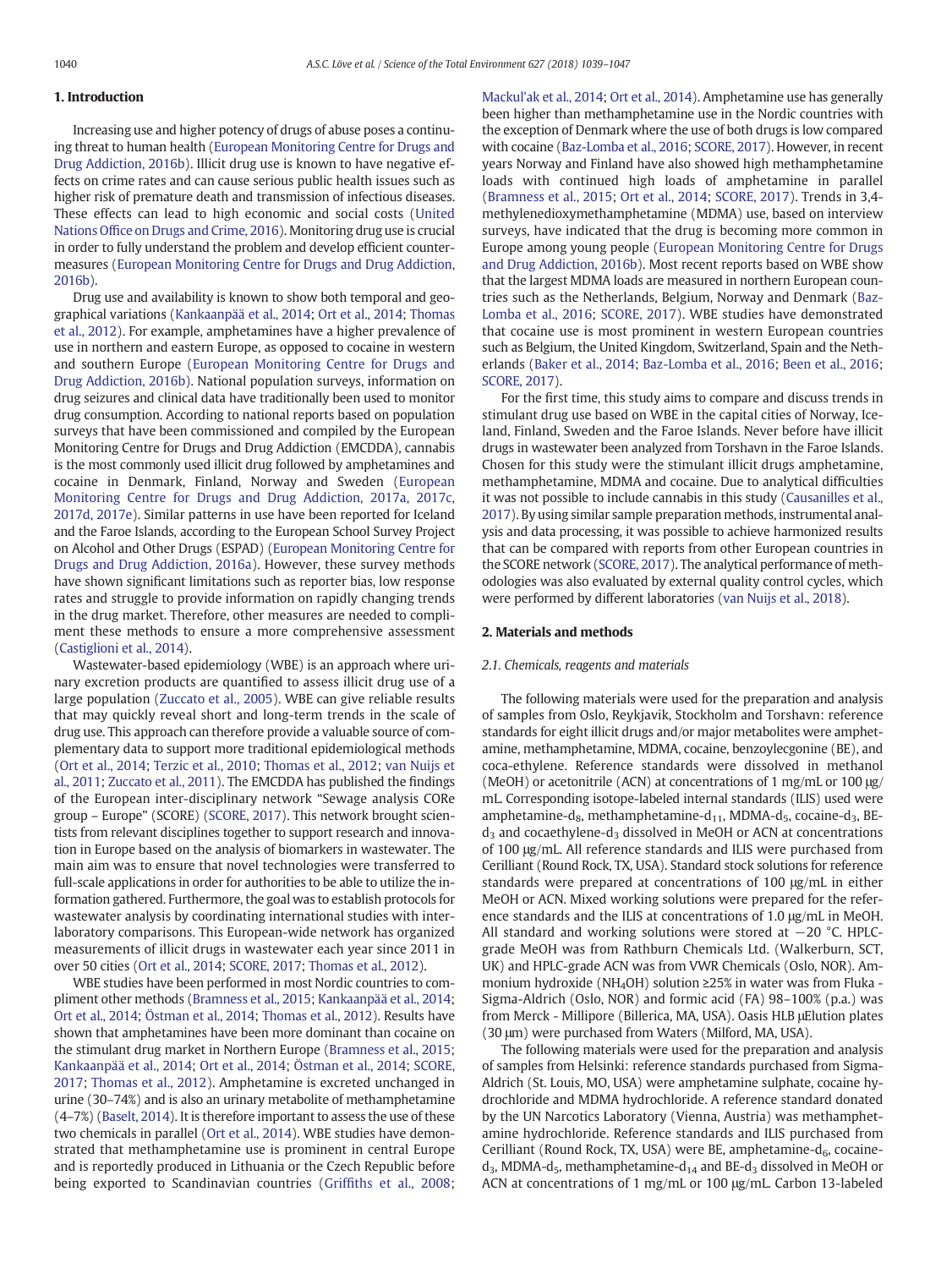internal standards purchased from Chiron AS (Trondheim, NO) were <sup>13</sup>C<sub>6</sub>-amphetamine sulphate,  ${}^{13}C_6$ -methamphetamine hydrochloride and  ${}^{13}C_6$ -MDMA hydrochloride. A Direct-Q® system with a LC-Pak™ from Merck - Millipore (Billerica, MA, USA) was used to purify water to a UHQ grade. A  $C_{18}$  reverse-phase silica cartridge was used to minimize interferences due to organic impurities in the mobile phase. Oasis MCX Vac RC solid phase extraction (SPE) cartridges (60 mg) were purchased from Waters (Milford, MA, USA).

# 2.2. Sample collection and storage

Sample collection details and map of all cities included in the study are presented in Fig. 1. Samples from Oslo were collected from the VEAS wastewater treatment plant (WTP) over seven consecutive days from March 11–17, 2016 (including a 3-day weekend composite sample and four 24 h samples). Seven scattered 24 h wastewater samples (five weekdays and two days during the weekend) were collected in Stockholm in May 2016 in the Henriksdal WTP from two separate locations, Henriksdal I and II. Sampling in Reykjavik was conducted in two WTPs, Skerjafjarðarveita and Sundaveita, which collect wastewater from the majority of the Reykjavik metropolitan area. Seven 24 h samples were collected consecutively at both locations in Reykjavik from August 17–23, 2016. Sample collection from Sersjantvíkin WTP in Torshavn consisted of seven 24 h consecutive samples from April 2–8, 2016. 24 h wastewater samples from Viikinmäki WTP in Helsinki were collected over seven consecutive days from March 16–22, 2016.

Samples from Helsinki were acidified on site after collection with hydrochloric acid (pH 2) to prevent degradation ([Kankaanpää et al.,](#page-8-0) [2014, 2016\)](#page-8-0). Samples were transported to the National Institute for Health and Welfare (THL) in Helsinki and stored at −20 °C until analysis in April 2016. Samples from Oslo, Reykjavik, Stockholm and Torshavn were shipped frozen without acidification to the Norwegian Institute for Water Research (NIVA) in Oslo, and stored at −20 °C until analysis in September 2016 [\(Baz-Lomba et al., 2018](#page-8-0)).

# 2.3. Sample extraction procedure

Samples from Oslo, Reykjavik, Stockholm and Torshavn were pretreated according to [Baz-Lomba et al. \(2018\)](#page-8-0) as follows: prior to extraction, influent wastewater samples were spiked with a mixed working solution of ILIS at a concentration of 500 ng/L. 1 mL of sample was centrifuged at 13000 rpm for 5 min at 4 °C and the supernatant was used for analysis. Solid phase extraction (SPE) was performed using Oasis HLB μElution plates, 30 μm. The plate was conditioned by washing and

|           | Name of WTP                          | Number of<br><i>inhabitants</i> | Month of<br>sampling | <b>Flow range</b><br>$(m^3/24h)$ | <b>Sampling mode</b> |
|-----------|--------------------------------------|---------------------------------|----------------------|----------------------------------|----------------------|
| Helsinki  | Viikinmäki                           | 800000                          | March 2016           | 283800 -353837                   | Volume proportional  |
| Oslo      | VEAS                                 | 607651                          | March 2016           | 250830 - 391527                  | Flow proportional    |
| Reykjavik | Skerjafjarðarveita and<br>Sundaveita | 186000                          | August 2016          | 64725 - 73333                    | Time proportional    |
| Stockholm | Henriksdal I and II                  | 784000                          | May 2016             | 101500 - 136000                  | Flow proportional    |
| Torshavn  | Sersjantvíkin                        | 820                             | April 2016           | $600 - 960$                      | Time proportional    |



Fig. 1. Map of cities and sample collection details for the five locations included in this study.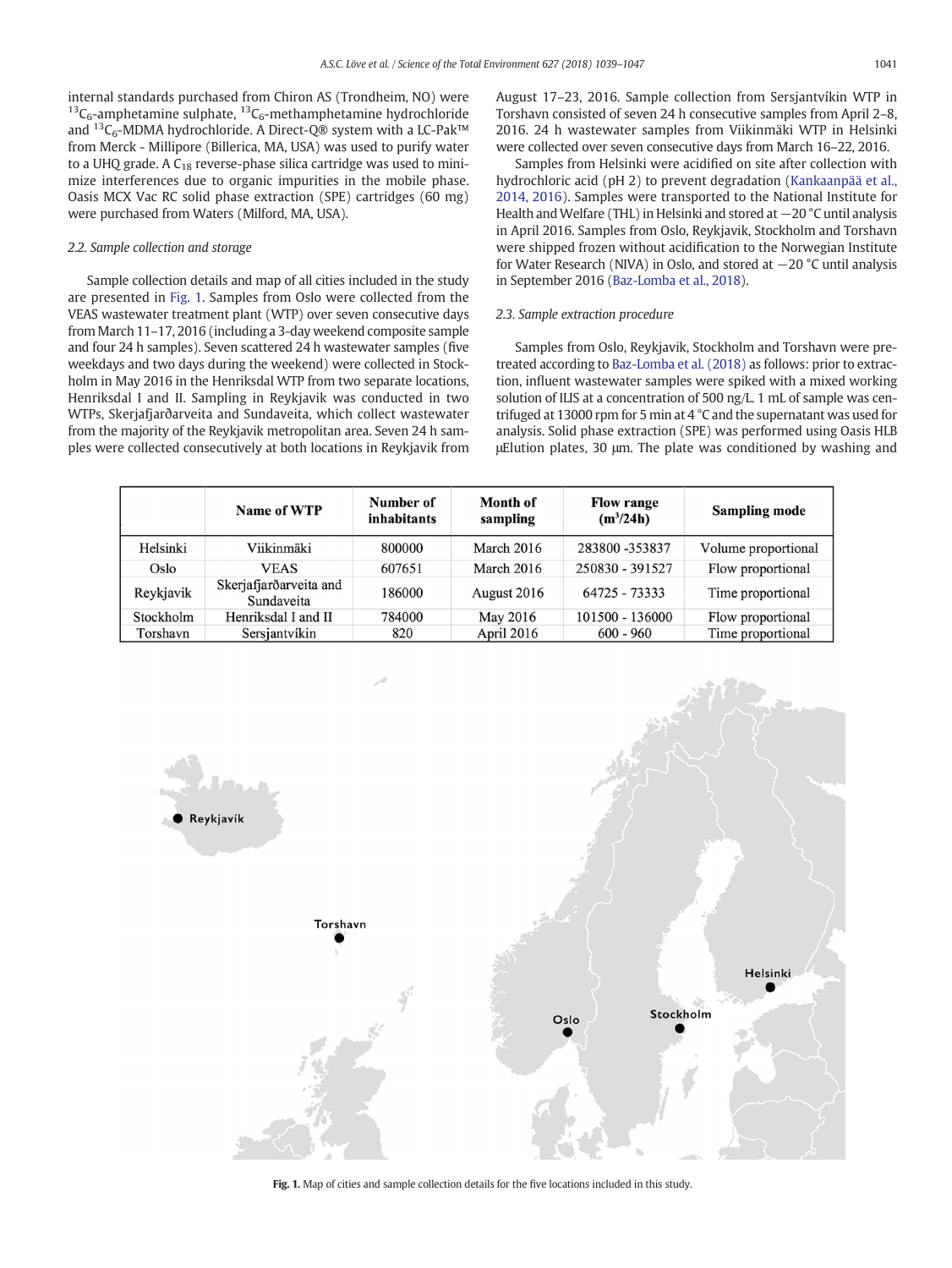rinsing with 1 mL of MeOH and 1 mL of purified water under suction. The supernatant of the wastewater samples after centrifugation was loaded onto the plate under suction and washed with 1 mL of ultrapure water. The plate was vacuum dried for 5 min. Analytes were eluted into a 96 well plate using 50 μL of 1% NH4OH in MeOH, 50 μL of 1% FA in MeOH and 100 μL of MeOH. Eluents were combined and analysis was performed by injecting 37 μL into the ultra-high performance liquid chromatography tandem mass spectrometry (UHPLC-MS/MS) system.

Pre-treatment of samples from Helsinki was, according to Kankaanpää et al. ([Kankaanpää et al., 2014, 2016\)](#page-8-0), carried out as follows: 40 mL aliquots of acidified water samples were mixed with a phosphate buffer (adjusted to pH 2.5 with  $H_3PO_4$ ), ILIS was added and centrifuged. Solid phase extraction was performed using Oasis MCX cartridges. The cartridges were first conditioned with 5 mL MeOH and 5 mL of purified water. The supernatant of the wastewater sample after centrifugation was loaded into the cartridges and washed with 3 mL of purified water, 2 mL of 0.01 M hydrochloric acid (pH 2) and 3 mL toluene consecutively. The cartridges were vacuum dried with a stream of nitrogen before the compounds of interest were eluted with 5 mL of MeOH: NH3 (100:3). 140 μL of formic acid was added to acidify the solution and ionize the compounds in order to protect vulnerable basic analytes during the evaporation process. The eluate was then evaporated at 75 °C to approximately 100 μL. 50 μL of 0.2 M hydrochloric acid was added to the residue prior to injection (2 μL) into the UHPLC-MS/MS system.

# 2.4. Instrumental conditions

Samples from Oslo, Reykjavik, Stockholm and Torshavn were analyzed according to Baz-Lomba et al. ([Baz-Lomba et al., 2018\)](#page-8-0) as follows: a Waters Acquity UPLC system (Milford, MA, USA) coupled to a Waters Quattro Premier XE Micromass triple quadrupole mass spectrometer (Milford, MA, USA) was used with a T-wave collision cell. Electrospray ionization interface (ESI) was operated in positive ionization mode. Chromatographic separation was carried out using a Waters Acquity UPLC BEH C8 column, 1.7  $\mu$ m, 2.1  $\times$  100 mm (Milford, MA, USA). The column temperature was kept at 50 °C and the temperature of the sample manager was 4 °C. A constant flow rate of 0.5 mL/min was used with a mobile phase consisting of 0.1% ammonium hydroxide (solvent A) and ACN (solvent B). The UHPLC system was equilibrated with 2% of solvent B. The gradient elution started by increasing solvent B to 13% over 5 min and held for 0.5 min. Solvent B was increased to 50% over 3.5 min and to 95% in 0.5 min, held for 1.0 min. Solvent B was decreased to 2% over 0.2 min and held for 0.3 min for equilibrium of the column. The cone and desolvation gas was nitrogen, with flow rates of 50 L/h and 800 L/h, respectively. The collision gas was argon, with a flow rate of 0.15 mL/min. Other operational parameters were capillary voltage, 3.2 kV; source temperature, 100 °C and desolvation temperature, 450 °C. Limits of quantification (LOQ) for all analytes was 5 ng/L.

Instrumental conditions for the analysis of samples from Helsinki were according to Kankaanpää et al. [\(Kankaanpää et al., 2014, 2016](#page-8-0)) as follows: an Agilent Technologies Series 1290 Infinity LC system (Santa Clara, CA, USA) connected to an Agilent Technologies 6460 Triple Quad LC/MS tandem mass spectrometer (Santa Clara, CA, USA) was used. Jet stream ESI was operated in positive ionization mode. Chromatographic separation was performed using a Waters Acquity CSH™ C18 column, 1.7  $\mu$ m, 2.1  $\times$  75 mm (Milford, MA, USA), and a Waters Acquity CSH™ C18 VanGuard™ guard column, 1.7 µm, 2.1  $\times$  5 mm (Milford, MA, USA), with a column temperature of 40 °C. A flow rate of 0.5 mL/min was used with a mobile phase consisting of 5 mM aqueous ammonium formate/0.05% formic acid at pH 3.4 (solvent A) and ACN (solvent B). The UHPLC system was equilibrated with 7% solvent B. The gradient started with 7% solvent B held for 1.0 min then solvent B was increased to 18.3% at 3.0 min, 32.1% at 6.96 min, 80% at 8.0 min and 95% at 10.0 min. Other operational parameters were drying gas, nitrogen (8 L/min, 305 °C); nebulizer gas, nitrogen (30 psi); sheath gas, nitrogen (12 L/min, 350 °C) and capillary voltage, 3 kV. Dynamic multiple

reaction monitoring mode (dMRM) was used. LOQ's of analytes were the following: amphetamine 5 ng/L, cocaine 5 ng/L, BE 5 ng/L, methamphetamine 2 ng/L and MDMA 1 ng/L.

#### 2.5. Calculations

The concentrations (ng/L) of the chosen compounds were analyzed in daily samples of wastewater. The concentrations were multiplied by the daily average of the wastewater flow (L/day) to achieve daily mass loads (g/day). The mass loads were normalized with respect to the population connected to the catchment area to give mg/day/1000 people for comparable results. Further details on all parameters used in the back-calculations can be found in Table S1 in the Supplementary information. Statistical analysis on the difference between two averages was performed by using the Student's t-test with a significance level of  $p < 0.05$ .

# 3. Results and discussion

### 3.1. Amphetamine

Amphetamine was detectable in samples from all cities with the exception of Torshavn ([Fig. 2\)](#page-4-0). Amphetamine loads from Reykjavik (217 mg/day/1000 people) and Stockholm (208 mg/day/1000 people) were the highest, followed by Oslo (110 mg/day/1000 people) and Helsinki (101 mg/day/1000 people). Full summary of calculated amphetamine loads can be found in Table S2 in the Supplementary information.

Amphetamine is known to have dominated the stimulant drug market in Iceland in recent years according to the number of driving under the influence cases (data from the Department of Pharmacology and Toxicology, University of Iceland) and seized amounts ([National Police](#page-8-0) [Commissioner of Iceland, 2016\)](#page-8-0). All cities except Reykjavik collected samples in the spring of 2016. Sampling in Reykjavik took place during a summer week when a festival was held and therefore does not represent a normal week. The SCORE study presented results from Reykjavik collected in March 2016, which indicate lower amphetamine loads (123 mg/day/1000 people) [\(SCORE, 2017\)](#page-8-0), similar to those from Oslo and Helsinki. High number of social events during the summertime in Reykjavik is a likely cause for increased amphetamine use and high variability of results.

Amphetamine loads from Stockholm were high. Previously reported amphetamine loads from Stockholm in 2013 showed similar loads (215 mg/day/1000 people) indicating stable use since that time [\(Ort et al.,](#page-8-0) [2014;](#page-8-0) [SCORE, 2017](#page-8-0)). Seizure numbers indicate that amphetamine and cannabis dominate the Swedish drug market. Amphetamine seizures in the last decade seem to be decreasing in Sweden but have shown similar numbers since 2013 [\(European Monitoring Centre for Drugs](#page-8-0) [and Drug Addiction, 2017b, 2017e](#page-8-0)). These trends support the presented findings that the use of amphetamine in Stockholm has been relatively stable in recent years.

Amphetamine loads from Oslo were in the higher range of European cities and were similar to what was reported in 2015, indicating stable availability of the drug since that time [\(SCORE, 2017](#page-8-0)). Amphetamine and cannabis are the most commonly seized drugs in Norway. Longterm trends indicate an increase in the number of amphetamine seizures with the highest amounts seized in 2015 ([European Monitoring](#page-8-0) [Centre for Drugs and Drug Addiction, 2017b, 2017d](#page-8-0)). This is in accordance with the SCORE study, which reported an increase in amphetamine loads in 2015 [\(SCORE, 2017](#page-8-0)).

Amphetamine loads from Helsinki were in the higher range when compared to other cities in the SCORE study [\(SCORE, 2017\)](#page-8-0). According to Kankaanpää et al. amphetamine loads have significantly increased from 2012 to 2015 which was in accordance with driving under the influence and drug seizure data [\(European Monitoring Centre for Drugs](#page-8-0) [and Drug Addiction, 2017c](#page-8-0); [Kankaanpää et al., 2016](#page-8-0)). The SCORE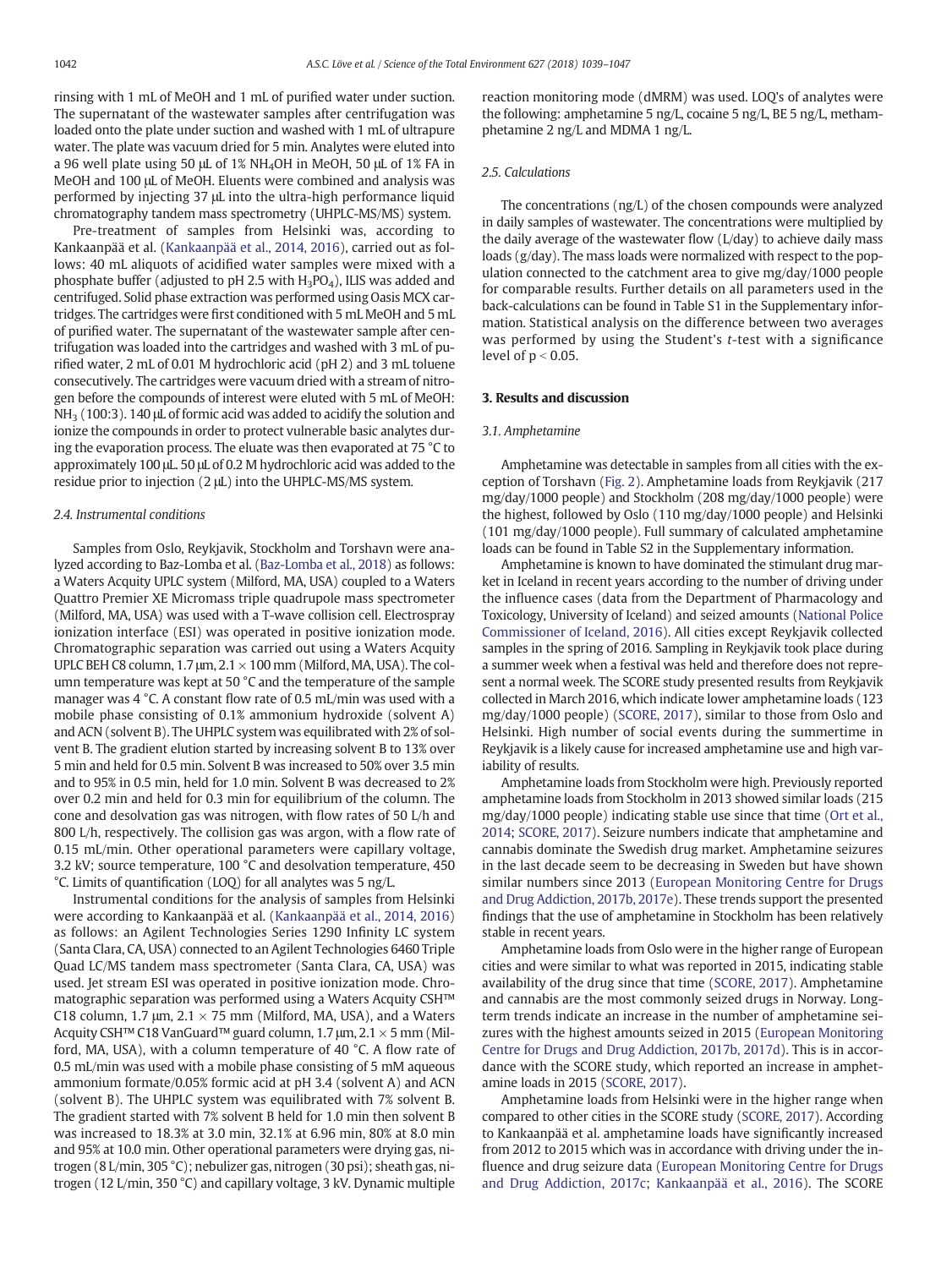<span id="page-4-0"></span>



Fig. 2. Loads of illicit drugs in the different cities: Average loads  $\pm$  standard deviation (SD) of amphetamine, methamphetamine, MDMA, cocaine (calculated form BE loads) and cocaethylene in mg/day/1000 people.  $ND =$  not detected.  $NA =$  not analyzed.

study further indicated that amphetamine loads were relatively stable from 2015 to 2016 ([SCORE, 2017\)](#page-8-0).

 $\theta$ 20 40

Oslo

Helsinki

An increase in amphetamine loads was observed during weekends in Reykjavik and Helsinki, a decrease was detected in Oslo and negligible difference in Stockholm [\(Fig. 3\)](#page-5-0). An increase in amphetamine loads in Reykjavik by 29% during the weekend indicates that the drug is recreationally used to some extent. Nevertheless, the difference between average amphetamine loads during weekdays and weekends showed high variability, which was consistent at both WTPs. A likely cause is that sampling took place during the summertime with a high number of scattered special events, which included a festival during the weekend. A significant increase ( $p < 0.05$ , t-test) in amphetamine loads by 33% was observed in Helsinki, indicating recreational use of the drug similar to Reykjavik. Unlike other cities in this study, weekly patterns in Oslo showed a decrease during the weekend by 12%. A decrease in the population of the catchment in Oslo by approximately

Reykjavik

Torshavn

Torshavn

ND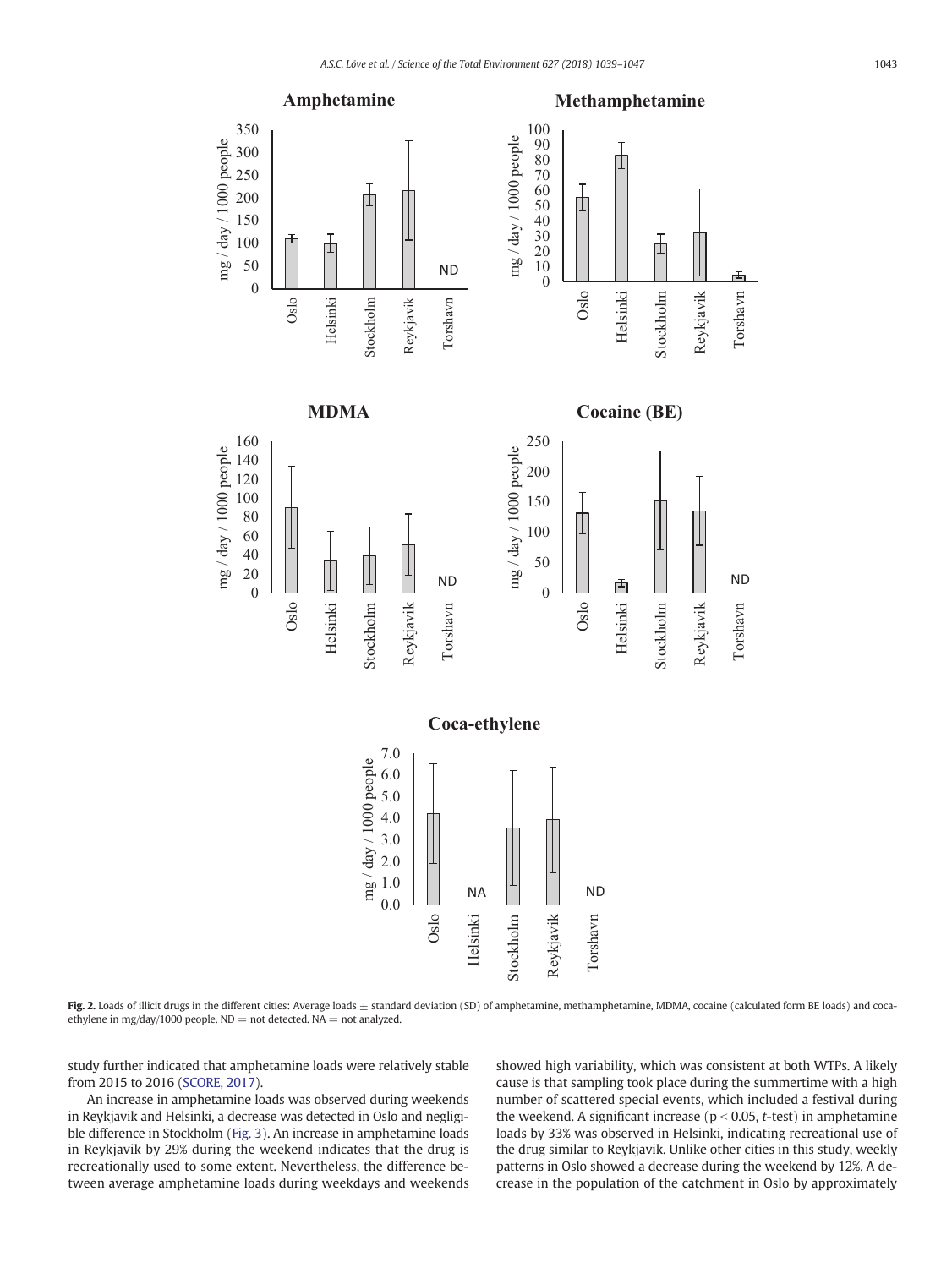<span id="page-5-0"></span>

Fig. 3. Comparison of loads between weekdays and weekends: Average loads  $\pm$  SD of amphetamine, methamphetamine MDMA and cocaine (calculated from BE loads) in mg/day/1000 people during weekends (Friday–Sunday) compared with weekdays (Monday–Thursday). Only methamphetamine was detected in samples from Torshavn.

15% has been observed during weekends, based on mobile device data [\(Thomas et al., 2017\)](#page-8-0). This could at least partly explain the drop in amphetamine use during weekends in the area. Only one composite sample was collected during the weekend in Oslo and therefore statistical analysis on the significance of variations between weekdays and weekends was not possible. A comparison between amphetamine loads during weekdays and the weekend in Stockholm show a small increase during the weekend. This is in accordance with previous reports that have demonstrated negligible variations between days or a minimal increase during weekends in Stockholm [\(Baker et al., 2012](#page-7-0); [Kankaanpää](#page-8-0) [et al., 2014](#page-8-0); [Thomas et al., 2012\)](#page-8-0).

# 3.2. Methamphetamine

Methamphetamine was detected in wastewater samples from all cities included in this study ([Fig. 2\)](#page-4-0). Substantial geographical differences of methamphetamine loads were observed between the five sampling locations. Helsinki showed the highest average methamphetamine loads (83.4 mg/day/1000 people), followed by Oslo (55.7 mg/day/ 1000 people), Reykjavik (32.6 mg/day/1000 people), Stockholm (25.3 mg/day/1000 people) and Torshavn (4.6 mg/day/1000 people). Full summary of calculated methamphetamine loads can be found in Table S2 in the Supplementary information.

Methamphetamine loads from Helsinki were high in comparison with other cities in the SCORE study in 2016, below cities in Slovakia, the Czech Republic and the eastern part of Germany ([SCORE, 2017](#page-8-0)). Similar loads were also measured in the Finnish cities of Espoo (89.5 mg/day/1000 people) and Jyväskylä (63.7 mg/day/1000 people) [\(SCORE, 2017\)](#page-8-0). Kankaanpää et al. described a decrease in methamphetamine use from 2012 to 2015 in Helsinki ([Kankaanpää et al., 2014,](#page-8-0) [2016](#page-8-0)). However, methamphetamine loads from Helsinki reported in the SCORE study have increased significantly ( $p < 0.05$ , t-test) since 2015, from 5 mg/day/1000 people [\(SCORE, 2017\)](#page-8-0). These results demonstrate that there are substantial fluctuations in methamphetamine use in Helsinki, most likely depending on the availability, season, purity and price of the drug ([European Monitoring Centre for Drugs and](#page-8-0) [Drug Addiction, 2016b\)](#page-8-0).

Methamphetamine loads from Oslo were also in the higher range when compared with other cities in the SCORE study, below Espoo, Helsinki and Jyväskylä in Finland. Bramness et al. demonstrated that the drug market in Norway has shifted from amphetamine to methamphetamine with an extensive increase since 2000, but has stabilized with a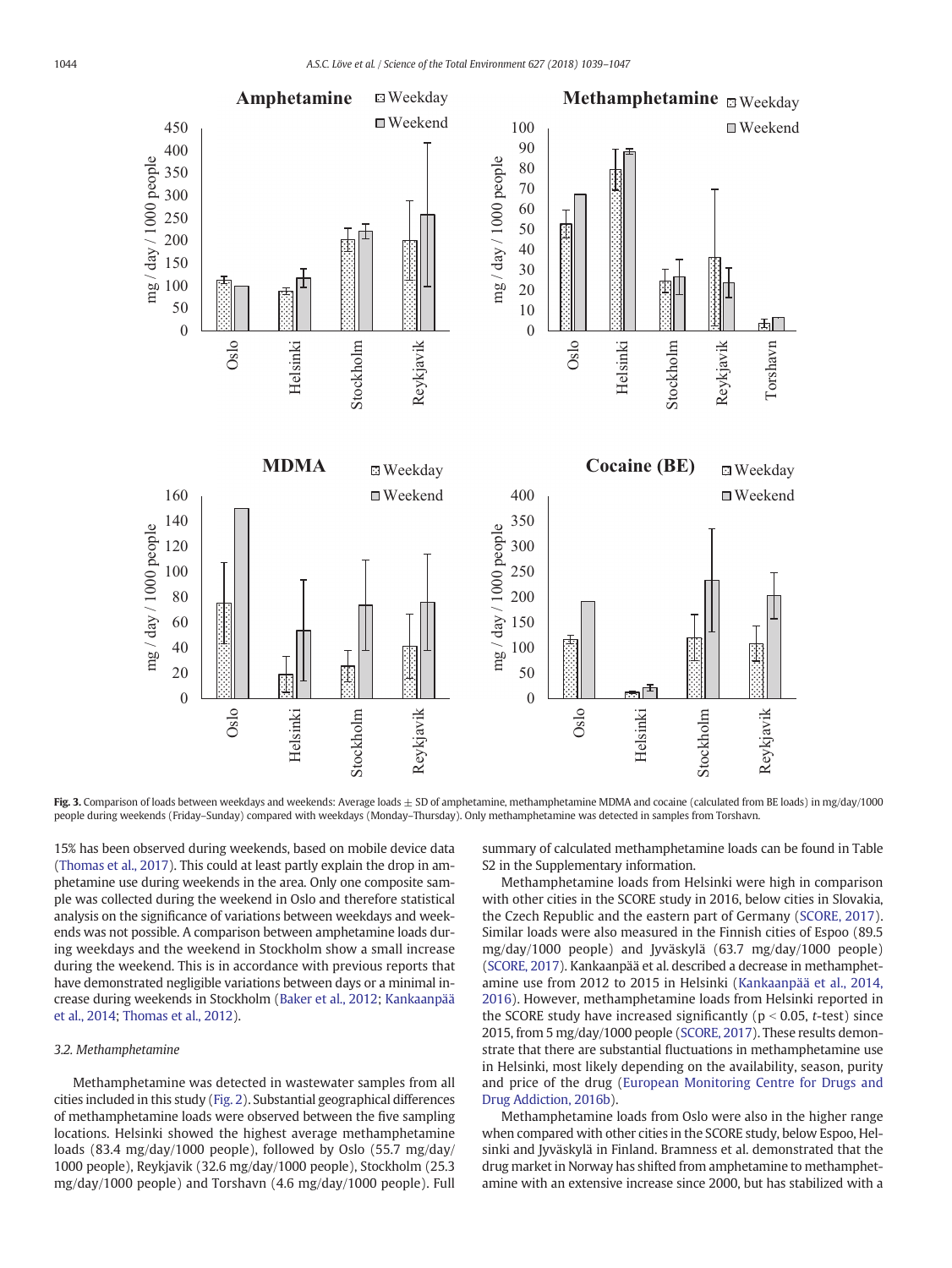small decrease from 2010 to 2012 ([Bramness et al., 2015\)](#page-8-0). This study further demonstrates a drop in the methamphetamine market in Oslo compared with previous years [\(Bramness et al., 2015](#page-8-0); [Ort et al., 2014;](#page-8-0) [SCORE, 2017](#page-8-0); [Thomas et al., 2012](#page-8-0)). The number of methamphetamine seizures in Norway increased from 2009 to 2013 but decreased from 2014 to 2015 [\(European Monitoring Centre for Drugs and Drug](#page-8-0) [Addiction, 2017d](#page-8-0)). These findings support the previously discussed results based on wastewater analysis.

Methamphetamine use is minimal in Reykjavik according to the number of driving under the influence cases (data from the Department of Pharmacology and Toxicology, University of Iceland) and seized amounts ([National Police Commissioner of Iceland, 2016\)](#page-8-0). Methamphetamine loads from Reykjavik were in the lower range, compared with other cities included in this study. Average methamphetamine loads increased by 186% from March 2016 (11.4 mg/day/1000 people) to August 2016 when compared with the SCORE study. Results from March 2016, representing a normal week, indicate that methamphetamine use in Reykjavik is low compared with other Nordic cities [\(SCORE, 2017\)](#page-8-0). Results from Reykjavik show high variability, which is due to an unexplained spike in methamphetamine loads during the sampling week in only one of the two WTPs. Summer festivities is a likely cause for this unusual rise in methamphetamine loads on a weekday.

The average methamphetamine loads in Stockholm were low. These results are similar to previously published results on methamphetamine loads in wastewater from Sweden ([Östman et al., 2014](#page-8-0)). Methamphetamine loads from Stockholm, last included in the SCORE study in 2011, were reported to be even lower (9.4 mg/day/1000 people) ([SCORE,](#page-8-0) [2017;](#page-8-0) [Thomas et al., 2012\)](#page-8-0). Although these methamphetamine loads are both low, they show considerable shifts in the availability of the drug. Reports on the number of seizures support these fluctuations in the methamphetamine market in Sweden, although remaining low, they reached a peak amount in 2009 but have decreased since that time ([European Monitoring Centre for Drugs and Drug Addiction,](#page-8-0) [2017e](#page-8-0)).

Average methamphetamine loads from Torshavn were very low. The number of people that contributed to the WTP was only 4% (820 inhabitants) of the total population of Torshavn Municipality, resulting in a high degree of uncertainty. The Sersjantvíkin WTP is the only treatment facility in Torshavn with access to influent and effluent wastewater and therefore it was not possible to collect samples that represented a larger portion of the population. It is difficult to compare these results with other countries included in this study due to these limitations. However, they indicate that the use of methamphetamine is not high in Torshavn.

Variable differences in methamphetamine loads between weekdays and weekends were observed in this study ([Fig. 3](#page-5-0)). Although methamphetamine loads from Torshavn were extremely low, they show a significant increase ( $p < 0.05$ , t-test) during weekends by 81%. This gives an indication that methamphetamine is recreationally used to some degree in Torshavn. Methamphetamine loads from Oslo increased by 28% during the weekend. Only one composite sample was collected during the weekend in Oslo and therefore statistical analysis on the significance of variations between weekdays and weekends was not possible. In accordance with known patterns of use, both Helsinki and Stockholm showed limited variations in methamphetamine loads between weekdays and weekends as previous reports have described [\(Kankaanpää](#page-8-0) et [al., 2016](#page-8-0); [SCORE, 2017](#page-8-0); [Thomas et al., 2012](#page-8-0)). Due to the high variability of results as mentioned above, it was not possible to detect significant variations between weekdays and weekends in methamphetamine loads from Reykjavik.

# 3.3. MDMA

MDMA was detected in samples from all cities included in this study except Torshavn [\(Fig. 2](#page-4-0)). Average MDMA loads were the largest in wastewater samples from Oslo (91.0 mg/day/1000 people), followed by Reykjavik (51.5 mg/day/1000 people), Stockholm (39.6 mg/day/ 1000 people) and Helsinki (34.2 mg/day/1000 people). Full summary of calculated MDMA loads can be found in Table S2 in the Supplementary information.

The results show that MDMA loads from Oslo have increased greatly since 2013 (from 7.4 mg/day/1000 people) [\(SCORE, 2017;](#page-8-0) [Thomas et al.,](#page-8-0) [2012](#page-8-0)). Changes in the availability and purity of MDMA in Norway have caused a recent rise in use with the highest number of seizures recorded in 2015 [\(European Monitoring Centre for Drugs and Drug Addiction,](#page-8-0) [2017d](#page-8-0)). This study therefore supports that MDMA use is increasing in Oslo.

The results from this study show that MDMA loads from Reykjavik were 38% higher than in March 2016 (37.4 mg/day/1000 people) when compared to the SCORE study. MDMA loads in March 2016 that represents a normal week are similar to those measured from Stockholm and Helsinki in this study ([SCORE, 2017\)](#page-8-0). These results indicate that MDMA is a popular recreational drug in Reykjavik with increased use during the summer time and during special event weekends.

MDMA loads from Stockholm have not been reported in the SCORE study since 2011, where it was not detected ([Ort et al., 2014;](#page-8-0) [SCORE,](#page-8-0) [2017](#page-8-0); [Thomas et al., 2012\)](#page-8-0). The number of MDMA seizures in Sweden have increased greatly since 2009, with record-breaking numbers in 2015 ([European Monitoring Centre for Drugs and Drug Addiction,](#page-8-0) [2017e](#page-8-0)). These results indicate that MDMA use in Stockholm has become more prominent in recent years.

MDMA loads from Helsinki were very similar to Stockholm. These amounts were also in the same range as MDMA loads reported from Espoo (31.9 mg/day/1000 people) and Tampere (27.1 mg/day/1000 people) in Finland, according to the SCORE study [\(SCORE, 2017](#page-8-0)). Kankaanpää et al. reported that MDMA use has significantly increased in Helsinki both from 2012 to 2014 and from 2014 to 2015 [\(Kankaanpää et al., 2016\)](#page-8-0). This increase is in accordance with the SCORE study, although it also shows very similar MDMA loads in 2015 and 2016, supporting previously reported fluctuations in the availability of the drug ([Kankaanpää et al., 2014](#page-8-0); [SCORE, 2017\)](#page-8-0). Similar findings on the number of MDMA seizures in Finland also show an increase in recent years [\(European Monitoring Centre for Drugs and Drug](#page-8-0) [Addiction, 2017c](#page-8-0)).

MDMA loads increased during weekends compared to weekdays with similar variability of results in all cities included in this study [\(Fig. 3](#page-5-0)). Weekly patterns in MDMA loads were evident in Stockholm with a significant increase ( $p < 0.05$ , t-test) by 186% during the weekend. Similar trends were observed in Helsinki with an increase ( $p =$ 0.051, t-test) by 180% during the weekend. Clear variations between days were observed in Oslo with a 99% increase in MDMA loads during the weekend. Only one composite sample was collected during the weekend in Oslo and therefore statistical analysis on the significance of variations between weekdays and weekends was not possible. MDMA loads from Reykjavik also increased significantly ( $p < 0.05$ , ttest) by 83% during the weekend. These results are in accordance with previous studies that have also shown notable variations between days in accordance with known patterns of recreational use of the drug ([Kankaanpää et al., 2014;](#page-8-0) [Thomas et al., 2012](#page-8-0)).

# 3.4. Cocaine

Cocaine is mainly excreted as the metabolite BE accounting for around 20–60% of the dose with only 1–15% excreted as unchanged cocaine ([Ambre et al., 1988](#page-7-0); [Cone et al., 1998\)](#page-8-0). Among the cities included in this study, both cocaine and BE were detected in samples from Oslo, Stockholm, Reykjavik and Helsinki [\(Fig. 2](#page-4-0)). Neither BE nor cocaine was detected in samples from Torshavn. The following discussion is based on BE loads in wastewater, representing cocaine use. Among these cities, average loads of BE were highest in Stockholm (153 mg/day/1000 people) followed by Reykjavik (136 mg/day/1000 people), Oslo (132 mg/day/1000 people) and Helsinki (16.7 mg/day/1000 people). Full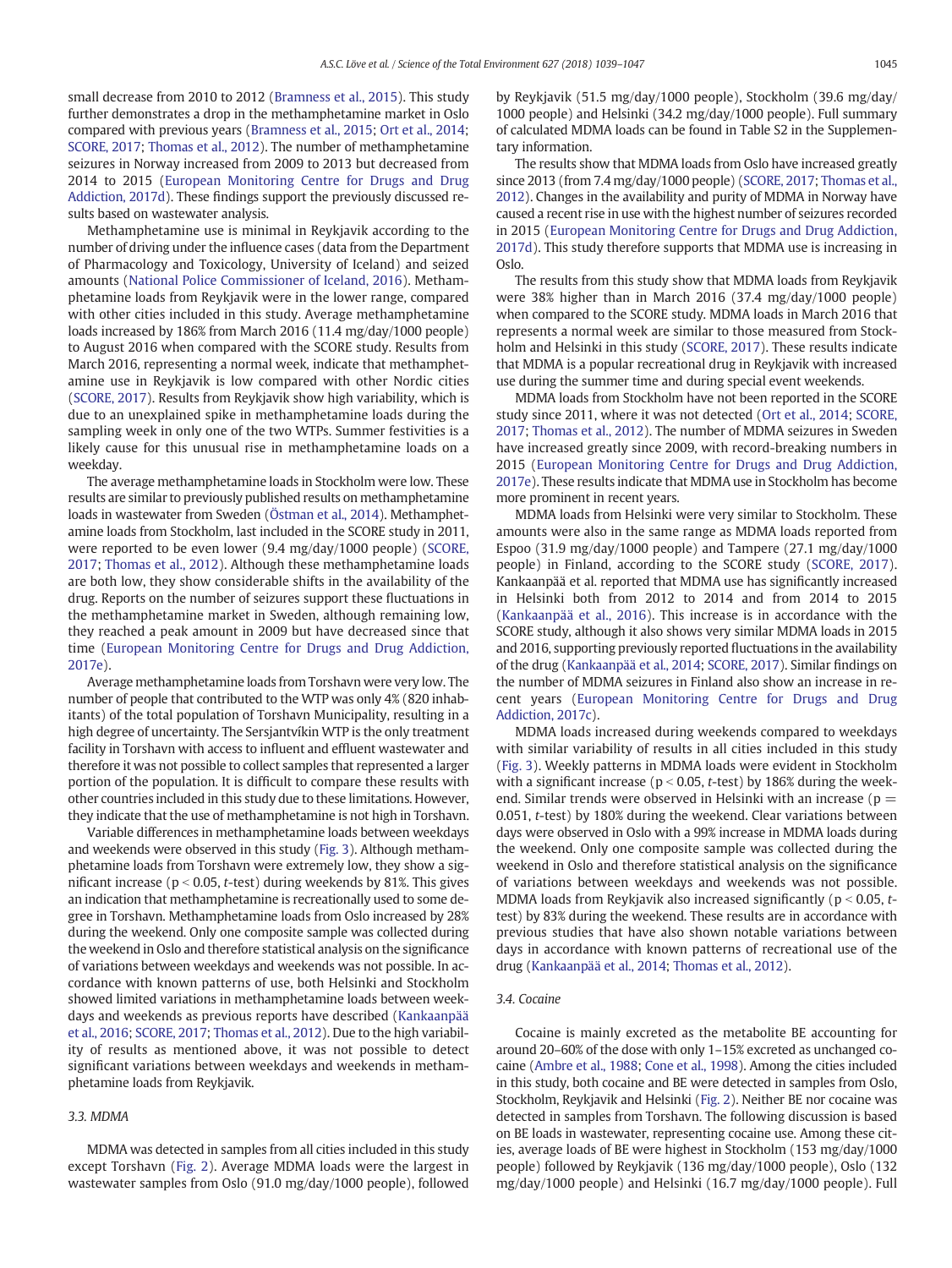<span id="page-7-0"></span>summary of calculated BE and cocaine loads can be found in Table S2 in the Supplementary information.

Stockholm had the highest average BE loads among the cities included in this study. Low BE loads from Sweden have previously been reported (48.8 mg/day/1000 people in 2011) ([SCORE, 2017](#page-8-0); [Thomas](#page-8-0) [et al., 2012](#page-8-0)). The number of cocaine seizures in Sweden has increased for the last ten years, reaching a peak amount in 2015 ([European](#page-8-0) [Monitoring Centre for Drugs and Drug Addiction, 2017e\)](#page-8-0). This is in accordance with the results of this study that cocaine use is on the rise in Stockholm. However, seasonal variability and changes in the availability and purity of the drug could affect these estimates.

Average BE loads from Reykjavik in this study are comparable to what was reported in the SCORE study in March 2016 (123 mg/day/ 1000 people) indicating low seasonal variability of the drug ([SCORE,](#page-8-0) [2017\)](#page-8-0). Cocaine use in Iceland is rising according to the number of driving under the influence cases, likely in relations to the improved economic status of the country (data from the Department of Pharmacology and Toxicology, University of Iceland). Seized amounts of the drug are nevertheless low compared to amphetamine ([National](#page-8-0) [Police Commissioner of Iceland, 2016\)](#page-8-0).

Measured average BE loads from Oslo were comparable to Reykjavik. According to the SCORE study similar BE loads from Oslo were reported in 2015 (152 mg/day/1000 people), but have decreased from a peak amount of 271 mg/day/1000 people in 2014 ([SCORE, 2017](#page-8-0)). Although BE loads in wastewater from Oslo seem to be decreasing over time, the number of cocaine seizures are rising in Norway with record-breaking numbers in 2015 [\(European Monitoring Centre for Drugs and Drug](#page-8-0) [Addiction, 2017d\)](#page-8-0). This could indicate that substantial fluctuations are in the cocaine drug market in Oslo.

Helsinki had the lowest BE loads compared with other cities included in this study. The SCORE study generally showed low BE loads from Finnish cities with similar loads from Espoo (10.5 mg/day/1000 people) and Lahti (9.9 mg/day/1000 people) ([SCORE, 2017](#page-8-0)). Although cocaine use is currently low in Finland, according to Kankaanpää et al. it is now rising, showing a significant increase both from 2012 to 2014 and from 2014 to 2015 [\(Kankaanpää et al., 2016](#page-8-0)).

Similar to MDMA, an increase in BE loads during weekends was observed in this study [\(Fig. 3\)](#page-5-0). Changes between weekdays and weekends in BE loads from Stockholm were evident with a significant increase ( $p < 0.05$ , t-test) by 94% during the weekend. The results from Stockholm showed high variability explained by a steep increase over the weekend and a sudden decrease during weekdays. This indicates that cocaine is largely used recreationally in Stockholm. Similar trends were observed in BE loads from Reykjavik with a significant increase ( $p$  < 0.05, t-test) by 86% during the weekend compared with weekdays. Helsinki and Oslo showed comparable variations between weekends and weekdays with an increase in BE loads by 67% and 64%, respectively. The difference in BE loads from Helsinki between weekdays and weekends was statistically significant ( $p < 0.05$ , t-test). Only one composite sample was collected during the weekend in Oslo and therefore statistical analysis on the significance of variations between weekdays and weekends was not possible. These trends in BE loads support known recreational use patterns of cocaine that have also been previously reported by other countries [\(Thomas et al., 2012\)](#page-8-0).

Large amounts of cocaine that have been dumped into the sewer system can be estimated by observing the cocaine/BE ratio. According to the maximum amount of cocaine excreted unchanged (15%) versus the minimum amount excreted as the major metabolite BE (20%), the cocaine/BE ratio should be below 0.75 if the drug is excreted through urine, and was therefore not dumped [\(van Nuijs et al., 2009\)](#page-8-0). Partialdegradation of cocaine to BE through hydrolysis during sewer transport can also affect these measurements resulting in a lower cocaine/BE ratio [\(Castiglioni et al., 2013](#page-8-0)). Wastewater from Helsinki was measured to have the highest average ratio (0.65), followed by Oslo (0.51), Stockholm (0.37) and Reykjavik (0.23). These results show that estimations of cocaine in wastewater in this study are from human consumption.

The metabolite coca-ethylene is produced after the co-consumption of cocaine and ethanol ([Rodríguez-Álvarez et al., 2015\)](#page-8-0). Coca-ethylene accounts for 0.7% of a cocaine dose but is less active than cocaine (Baselt, 2014). Coca-ethylene was analyzed in wastewater samples from Oslo, Reykjavik, Stockholm and Torshavn. Coca-ethylene was detected in samples from all the cities mentioned above, except Torshavn, with very low loads in all instances [\(Fig. 2](#page-4-0)). Total average loads indicate that co-consumption of cocaine and ethanol was comparable in Oslo (4.2 mg/day/1000 people), Reykjavik (3.9 mg/day/1000 people) and Stockholm (3.6 mg/day/1000 people). Coca-ethylene was not analyzed in samples from Helsinki. Full summary of calculated coca-ethylene loads can be found in Table S2 in the Supplementary information. Comparison between BE and coca-ethylene detected in samples from these three cities showed similar geographical trends. Coca-ethylene loads in wastewater from Oslo, Reykjavik and Stockholm increased extensively during the weekend, causing high variability of results. The coconsumption of ethanol and cocaine can therefore be related to recreational use of a combination of these substances.

# 4. Conclusions

By using WBE, a reliable comparison between five capitals in the Nordic countries has been achieved. For the first time, information on stimulant drugs in wastewater is available from Torshavn, indicating very little stimulant drug abuse in the Faroe Islands. The results support previous findings indicating a high prevalence of amphetamines in northern Europe compared with cocaine. Clear variations between days in MDMA and BE loads support reports of the rising recreational use of ecstasy and cocaine. Temporal and geographical changes were observed that further add to current information on illicit drug use in the Nordic countries. This study enables a comparison with previously published studies in the field of WBE and illicit drug use in other European countries.

# Acknowledgements

We wish to acknowledge support by COST (European Cooperation in Science and Technology) [Grant number ES1307], as well as the Icelandic Research Fund [Grant number 163049-051] and the University of Iceland Research Fund [Grant number HI17060092]. We want to acknowledge Rakul Mortensen from the Environmental Agency, Torshavn, Faroe Islands, for assisting with sampling in Sersjantvíkin WTP and Pia Ryrfors and colleagues at Vestfjorden Avløpselskap (VEAS), Oslo, Norway, for sample collection and provision of flow data. Finally, we acknowledge Birgir Tómas Arnar from Verkís and Íris Þórarinsdóttir from Veitur, Reykjavik Iceland, assisting with sample collection and for providing flow data.

# Appendix A. Supplementary data

Supplementary data to this article can be found online at [https://doi.](https://doi.org/10.1016/j.scitotenv.2018.01.274) [org/10.1016/j.scitotenv.2018.01.274.](https://doi.org/10.1016/j.scitotenv.2018.01.274)

#### References

- Ambre, J., Ruo, T.I., Nelson, J., Belknap, S., 1988. [Urinary excretion of cocaine,](http://refhub.elsevier.com/S0048-9697(18)30316-4/rf0005) [benzoylecgonine, and ecgonine methyl ester in humans. J. Anal. Toxicol. 12 \(6\),](http://refhub.elsevier.com/S0048-9697(18)30316-4/rf0005) 301–[306.](http://refhub.elsevier.com/S0048-9697(18)30316-4/rf0005)
- Baker, D.R., Očenášková, V., Kvicalova, M., Kasprzyk-Hordern, B., 2012. Drugs of abuse in wastewater and suspended particulate matter — further developments in sewage epidemiology. Environ. Int. 48:28–38. [https://doi.org/10.1016/j.envint.2012.06.014.](https://doi.org/10.1016/j.envint.2012.06.014)
- Baker, D.R., Barron, L., Kasprzyk-Hordern, B., 2014. Illicit and pharmaceutical drug consumption estimated via wastewater analysis. Part A: chemical analysis and drug use estimates. Sci. Total Environ. 487:629–641. [https://doi.org/10.1016/j.](https://doi.org/10.1016/j.scitotenv.2013.11.107) [scitotenv.2013.11.107](https://doi.org/10.1016/j.scitotenv.2013.11.107).
- Baselt, R.C., 2014. [Disposition of Toxic Drugs and Chemicals in Man. 10th. ed. Biomedical](http://refhub.elsevier.com/S0048-9697(18)30316-4/rf0020) [publications, Seal Beach, California.](http://refhub.elsevier.com/S0048-9697(18)30316-4/rf0020)
- Baz-Lomba, J.A., Salvatore, S., Gracia-Lor, E., Bade, R., Castiglioni, S., Castrignanò, E., et al., 2016. Comparison of pharmaceutical, illicit drug, alcohol, nicotine and caffeine levels